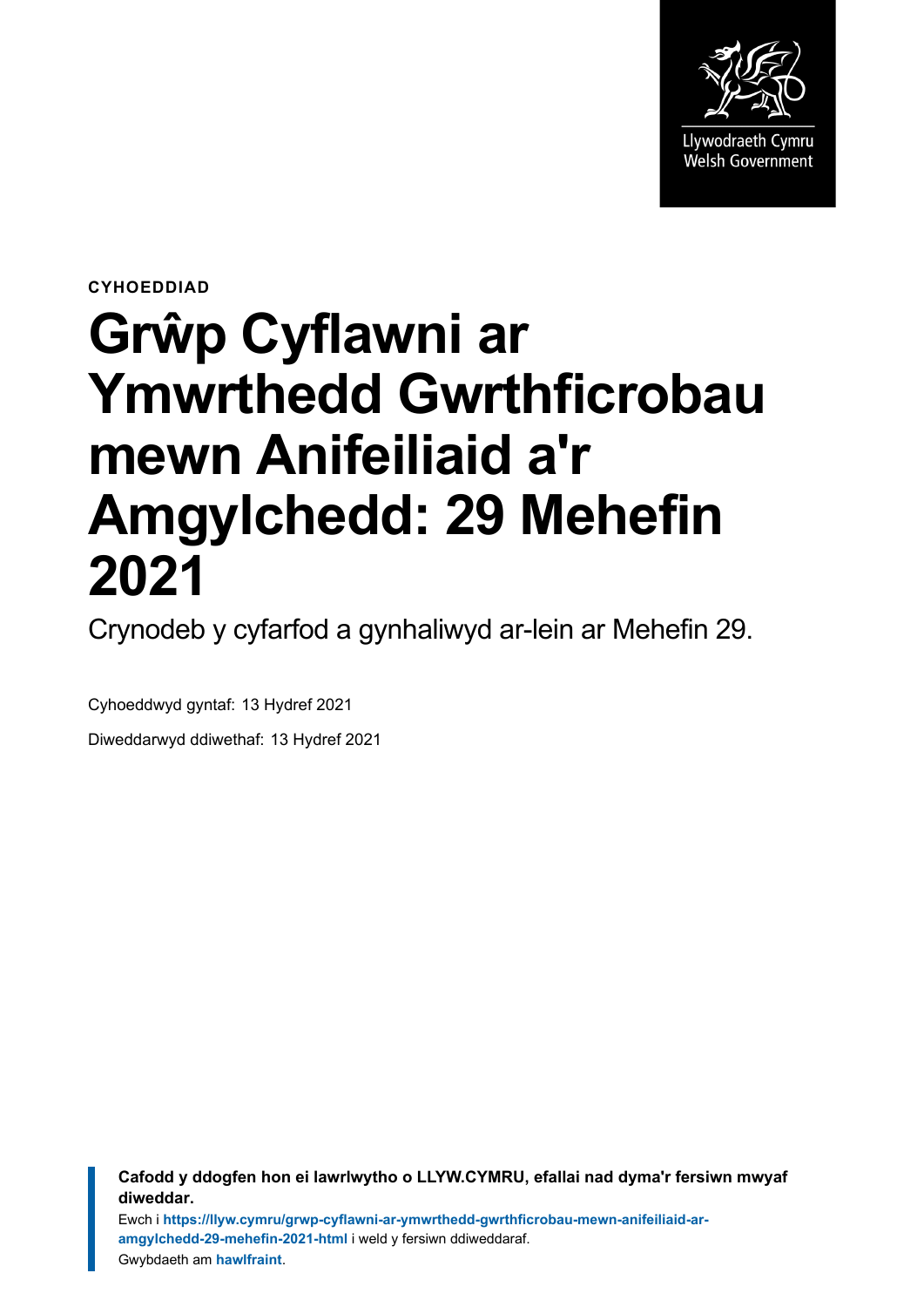#### **Cynnwys**

**[Attendees](#page-1-0)**

**[Apologies](#page-2-0)**

**[Agenda Item 1: Welcome and Introductions \(GW\)](#page-2-1)**

**[Agenda Item 2: Minutes and Actions from the Last Meeting \(ST\)](#page-2-2)**

**[Agenda Item 3: Round Table Updates \(Group\)](#page-3-0)**

**[Agenda Item 4: AMR Surveillance Presentation \(CT\)](#page-5-0)**

**[Agenda Item 5: One Health Integrated Surveillance for AMR in the UK \(TD\)](#page-6-0)**

**[Agenda Item 6: UKCEH Report: 'Entry and spread of AMR in the rural water](#page-7-0) [environment in Wales' by Andrew Singer \(see slides\)](#page-7-0)**

**[Agenda Item 7: James Delaney: 'Identifying drivers of AMR in rivers'](#page-7-1)**

**[Agenda Items 8: AOB \(All\)](#page-8-0)**

#### <span id="page-1-0"></span>**Attendees**

Gavin Watkins (GW) Christianne Glossop (CG) Ifan Lloyd (IF) Sarah Carr (SC) Andrew Singer (AS) James Delaney (JD)

> **Cafodd y ddogfen hon ei lawrlwytho o LLYW.CYMRU, efallai nad dyma'r fersiwn mwyaf diweddar.** Ewch i **[https://llyw.cymru/grwp-cyflawni-ar-ymwrthedd-gwrthficrobau-mewn-anifeiliaid-ar](https://llyw.cymru/grwp-cyflawni-ar-ymwrthedd-gwrthficrobau-mewn-anifeiliaid-ar-amgylchedd-29-mehefin-2021-html)[amgylchedd-29-mehefin-2021-html](https://llyw.cymru/grwp-cyflawni-ar-ymwrthedd-gwrthficrobau-mewn-anifeiliaid-ar-amgylchedd-29-mehefin-2021-html)** i weld y fersiwn ddiweddaraf. Gwybdaeth am **[hawlfraint](https://llyw.cymru/datganiad-hawlfraint)**.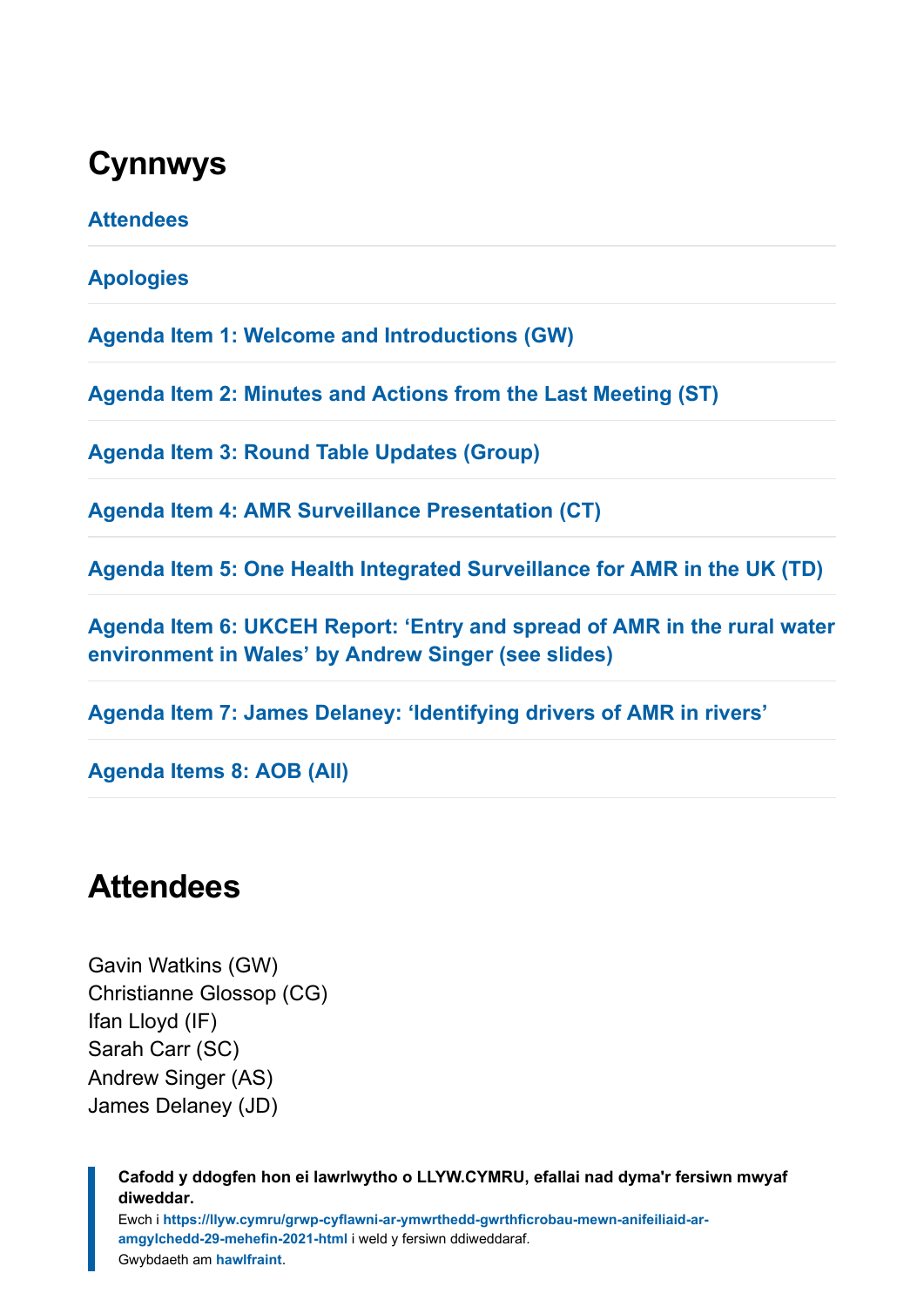Rob Smith (RS) Tamsin Dewe (TD) Chris Bell (CB) Geraint Hamer (GH) Angela Jermyn (AJ) Christopher Teale (CT) Ian Jones (IJ) Wyn Evans (WE) David Jackson (DJ) Kristen Rayher (KR) Sian Timms (ST)

#### <span id="page-2-0"></span>**Apologies**

Marion Lyons Ann Davies Eifiona Williams Gwen Rees Gareth Thomas Catherine Cody Kitty Healy Robin Howe Amelia Stevens

# <span id="page-2-1"></span>**Agenda Item 1: Welcome and Introductions (GW)**

### <span id="page-2-2"></span>**Agenda Item 2: Minutes and Actions from the Last Meeting (ST)**

• ACTION037 – Present figures on the reduction of antibiotic sales and usage. IL - Can present some info, especially in relation to prophylactic usage. Also

**Cafodd y ddogfen hon ei lawrlwytho o LLYW.CYMRU, efallai nad dyma'r fersiwn mwyaf diweddar.**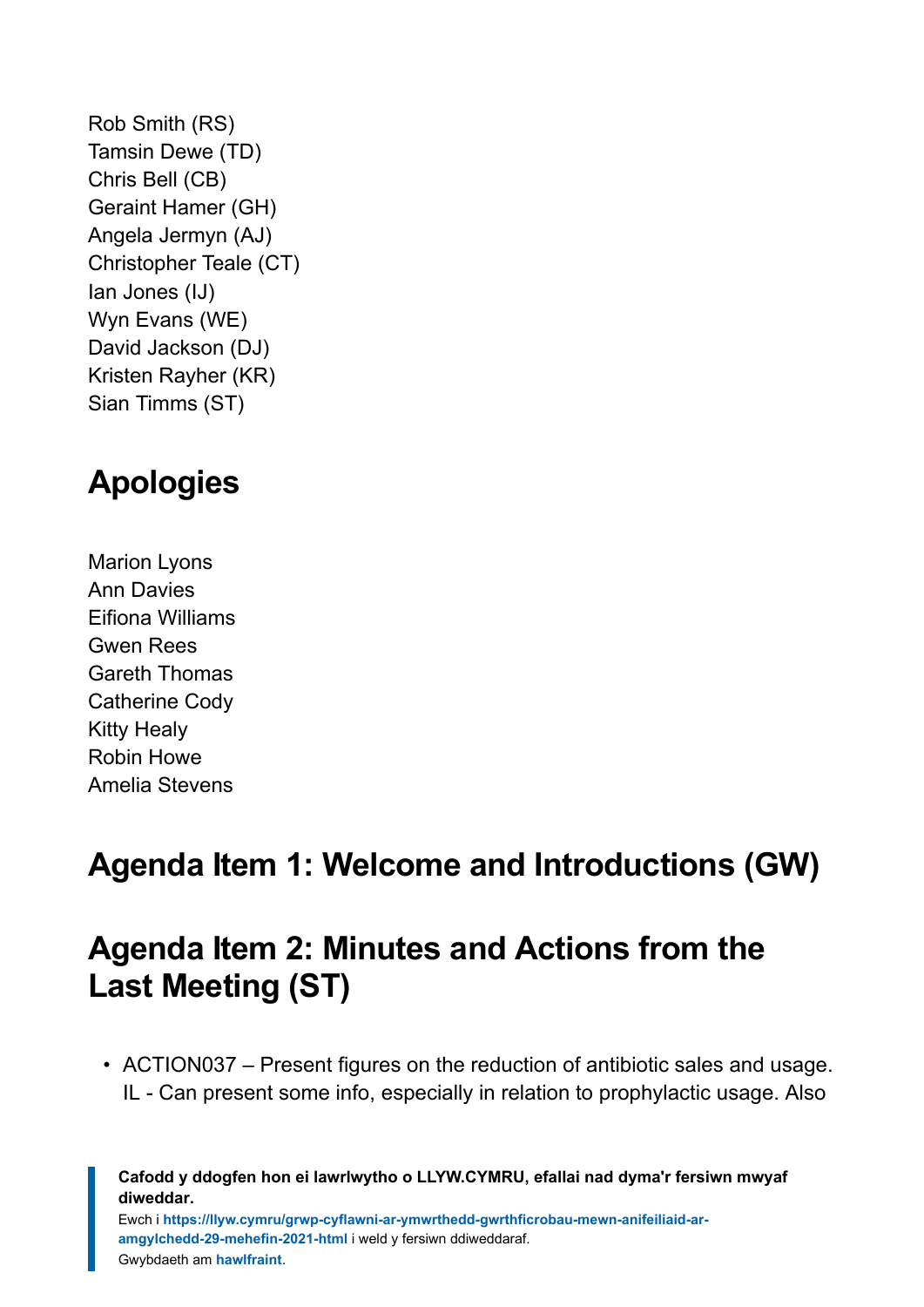info on lambing usage can be viewed showing some farms reducing usage to zero purchases. More info should be available when the WLBP tool becomes available. Other measures also contributing such as hygiene and body conditioning, double naval dipping and colostrum etc. and good husbandry measures. IL questioned how we'd like the data presented – action to be taken offline and closed.

# <span id="page-3-0"></span>**Agenda Item 3: Round Table Updates (Group)**

- JD presentation to follow, which will highlight his work and updates of interest for the DG.
- GH Seeing greater collaboration with Defra and the other administrations, which is an improvement. GH also introduced Andrew Singer and Isobel Stanton to the DG.
- AS from the UK Centre for Ecology and Hydrology (UKCEH) working on AMR in the environment. In the last year has been focussing surveillance on COVID in wastewater, which opened a lot of new avenues for surveillance – created a lot of potential. UKCEH report is due to be finished this week.
- IJ Have had a reduction in sales of medicines by approx. 20-30% although turnover has increased, demonstrating the increased understanding around responsible prescribing/usage. Working with WLBP to produce live usage figures. Issue about large eggs/overproduction and health and welfare – no actual literature available although now working to produce data to support evidence this issue. Vets throughout wales have been brilliant and positive actions are being seen. Everybody is working together and education is achieving a change in mind set. GW – suggested we record the large eggs issue as something to take forward with the VMD by providing actual evidence. GW will raise with VMD/Defra. IJ – the projects coming out of this group have shaped our approach here in Wales.
- IL Continue to be very involved with AVC. Will provide a further update as we move forward. Continue to provide representation on the TTF2 group.
- $DJ$  next UK NAP DB is on Thursday 1<sup>st</sup> July. Will keep colleagues informed of outcome from these meetings, to ensure that the link between groups in maintained.

#### **Cafodd y ddogfen hon ei lawrlwytho o LLYW.CYMRU, efallai nad dyma'r fersiwn mwyaf diweddar.**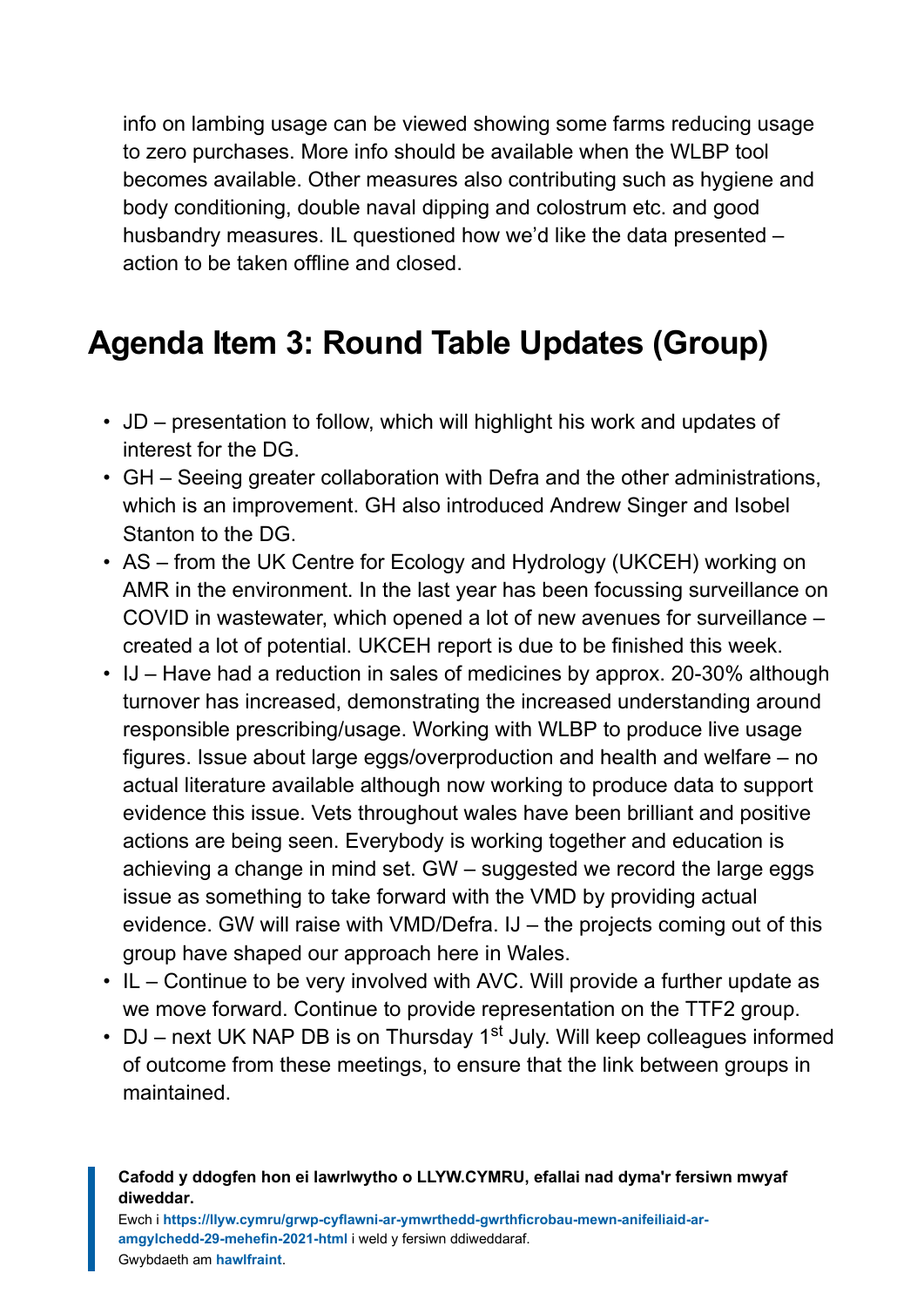- KR Lead AMR research at the University of Bristol. Also on the GW4 AMR Alliance. Also work with Gwen Rees on AVC project – final interviews with vets and support staff now taking place. Three abstracts submitted to the BVCA for consideration and discussion during their September meeting.
- RS No updates other than to echo comments of others that AVC is making a real difference on the ground.
- SC New group member to represent the AHWFG. The AHWFG have submitted a response to the WG Agri White Paper strongly emphasising the importance of recognising health and welfare in any support schemes. Including the importance of medicine usage and environmental outcomes.
- CG British Horse Council meeting raised the issue of AMR. There is a big difference between small animal, farm and equine veterinary perceptions.
- TD Will be providing an AMR one health surveillance update later in the meeting.
- CT Will provide an update during upcoming agenda item.
- ST Continuing to recruit a student placement to support our approach to companion animals. Preparing a first draft of the 2020 annual review document. Taking forward publication of the AVC certificates. Continuing to support RPW in assessing the RDP application for funding. Fed into UK NAP reporting via health colleagues. Joined the GW4 AMR Alliance, Euroactive event and ROADMAP conferences. Scheduled a RUMA catch-up for the 29<sup>th</sup> July. Beginning preparations to support WAAW. Welcome suggestions for other areas to consider taking forward or stakeholders that we could approach.
- GW New agriculture support scheme to be put in place by 2024. AMR isn't one of the three components of the scheme as it is included via measures such as animal health planning (infection prevention and control). Biosecurity standard and animal welfare standards above the legal minimum are also included. Consultation and scheme design exercises have been taken forward on a co-design principle to support industry needs. Trade – various meetings with Defra and the VMD on the changes as a consequence of leaving the EU – raises the question about imports from countries that use antibiotics as a growth promotion. Work is ongoing on confirming the UK policy position.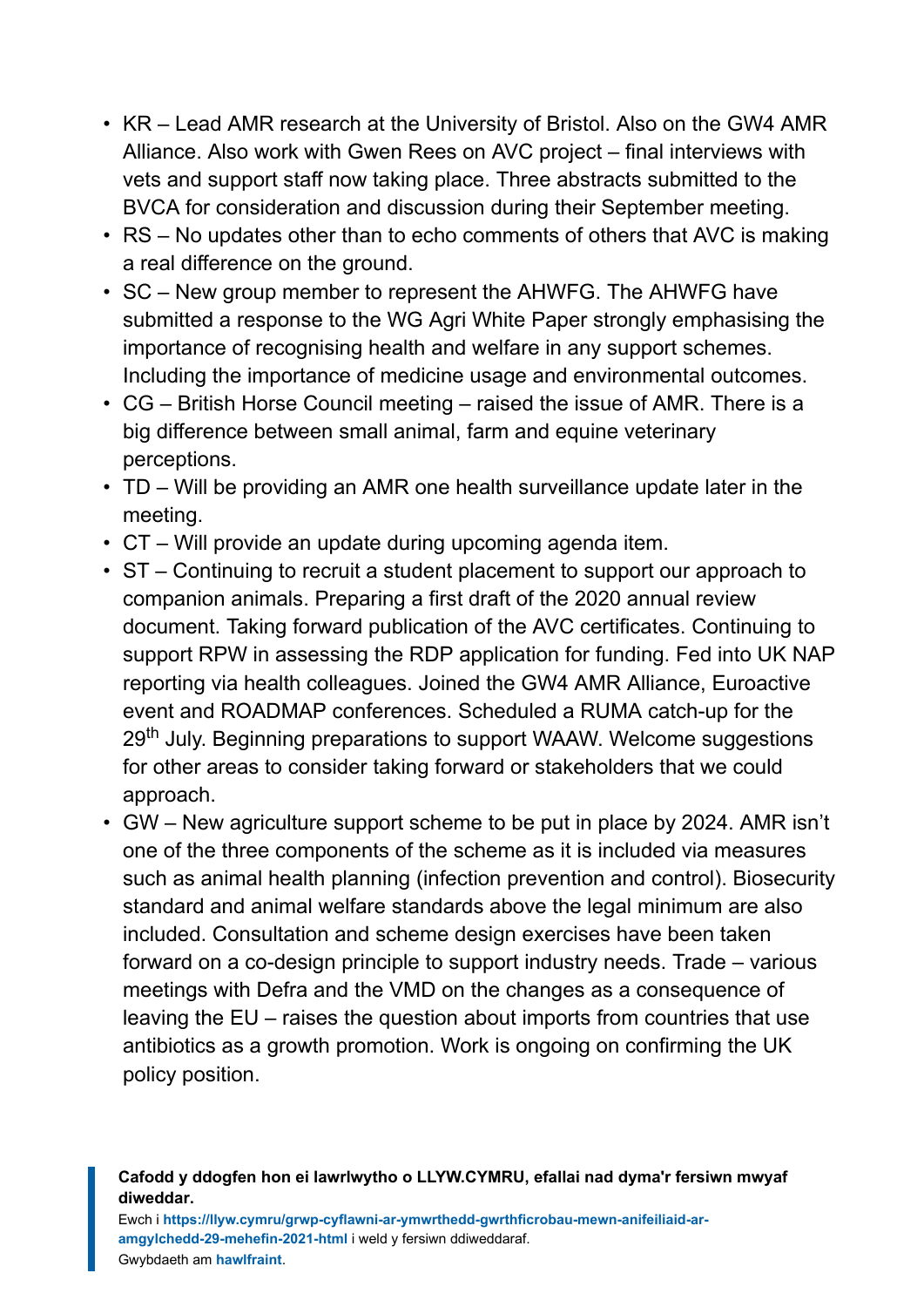# <span id="page-5-0"></span>**Agenda Item 4: AMR Surveillance Presentation (CT)**

Contents:

- 1. UK Veterinary AMR Surveillance Programme.
- 2. Food producing animal's v's companion animals.
- 3. EU Harmonised Monitoring
- 4. EU Statutory Monitoring
- 5. Key UK One Health Findings from EU Surveillance
- 6. Poultry Sector
- 7. Usefulness of Surveillance Outcomes
- 8. Salmonella in Food Producing Animals
- 9. Future Development: Salmonella Whole Genome Sequencing
- 10. Combined Sewage Overflows
- 11. Scanning Surveillance
- 12. MDR Swine Dysentery Animal Health Threat
- 13. High Risk Resistance ResAlert System
	- GW who monitors beef samples as not an EU requirement? CT it's the FSA.
	- GW Does the salmonella found in birds cause them illness? CT Salmonella that are found in turkeys are totally adapted to the birds, but do cause illness in humans.
	- CG Any feel for the impacts on the health of the national flock with the reduced usage rates? What's the feel for poultry health when driving down usage? CT – there's a balance that you can achieve with husbandry/ biosecurity. But there are issues that can be seen and there are times when antibiotics have to be used. We must keep an eye and focus on what we're trying to achieve.
	- KR VARRS 2019 will include enough years to track resistance over a period of time? CT – agreed, we may now have some data for further consideration. TD – because of the mix between pigs and poultry each year, we don't have a full set of data. EFSA may have five data points, but not the six that is required. CT – we also don't always have the split by species. KR

#### **Cafodd y ddogfen hon ei lawrlwytho o LLYW.CYMRU, efallai nad dyma'r fersiwn mwyaf diweddar.**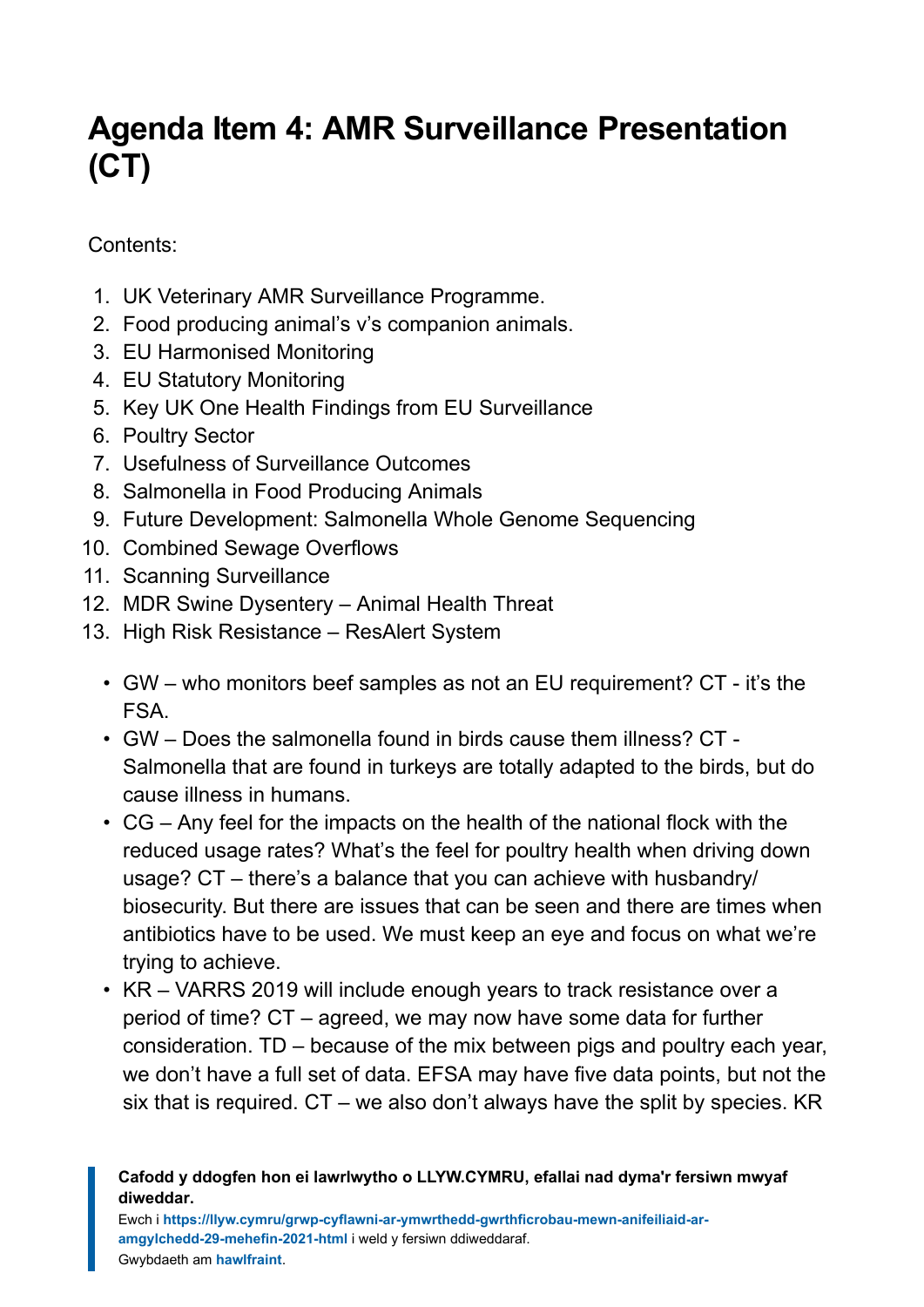– it's going to take a lot of data to establish answers about the link between reduced usage and reduced resistance, and drug/bug combinations.

# <span id="page-6-0"></span>**Agenda Item 5: One Health Integrated Surveillance for AMR in the UK (TD)**

Contents:

- 1. One Health Integrated Surveillance.
- 2. Background.
- 3. OHIS Purpose and Vision.
- 4. OHIS Overarching Issues
- 5. OHIS The Process.
- 6. OHIS The Priorities.
- KR Looking forward to seeing what comes out of this work. We have been working to try and merge datasets to bring this together. Also been contacted by private vets looking to undertake surveillance of resistance – have you linked with industry? TD – most of our industry links are via Fraser Broadfoot and private labs. It raises a good point and we'll consider this approach. KR – there is available data from industry. Happy to share what has been learnt from our experiences.
- GW has been pushing for AMR surveillance for a long time and recognise that this is a huge task and we have limited resources. Picking out what is the most useful thing to measure will be key and part of the purpose of this new group (OHIS) is to look at our own surveillance arrangements. One particular consideration for this group is filling the gap on sheep and cattle data here in Wales.
- TD Big salmonella outbreak related to sheep a few years ago. Resulted in the request to monitor salmonella in sheep. The VMD are interested in 'piggy backing' on this to capture some AMR data at the same time. **Action:** GW – to discuss with Gosia Siwonia within the WG.

**Cafodd y ddogfen hon ei lawrlwytho o LLYW.CYMRU, efallai nad dyma'r fersiwn mwyaf diweddar.**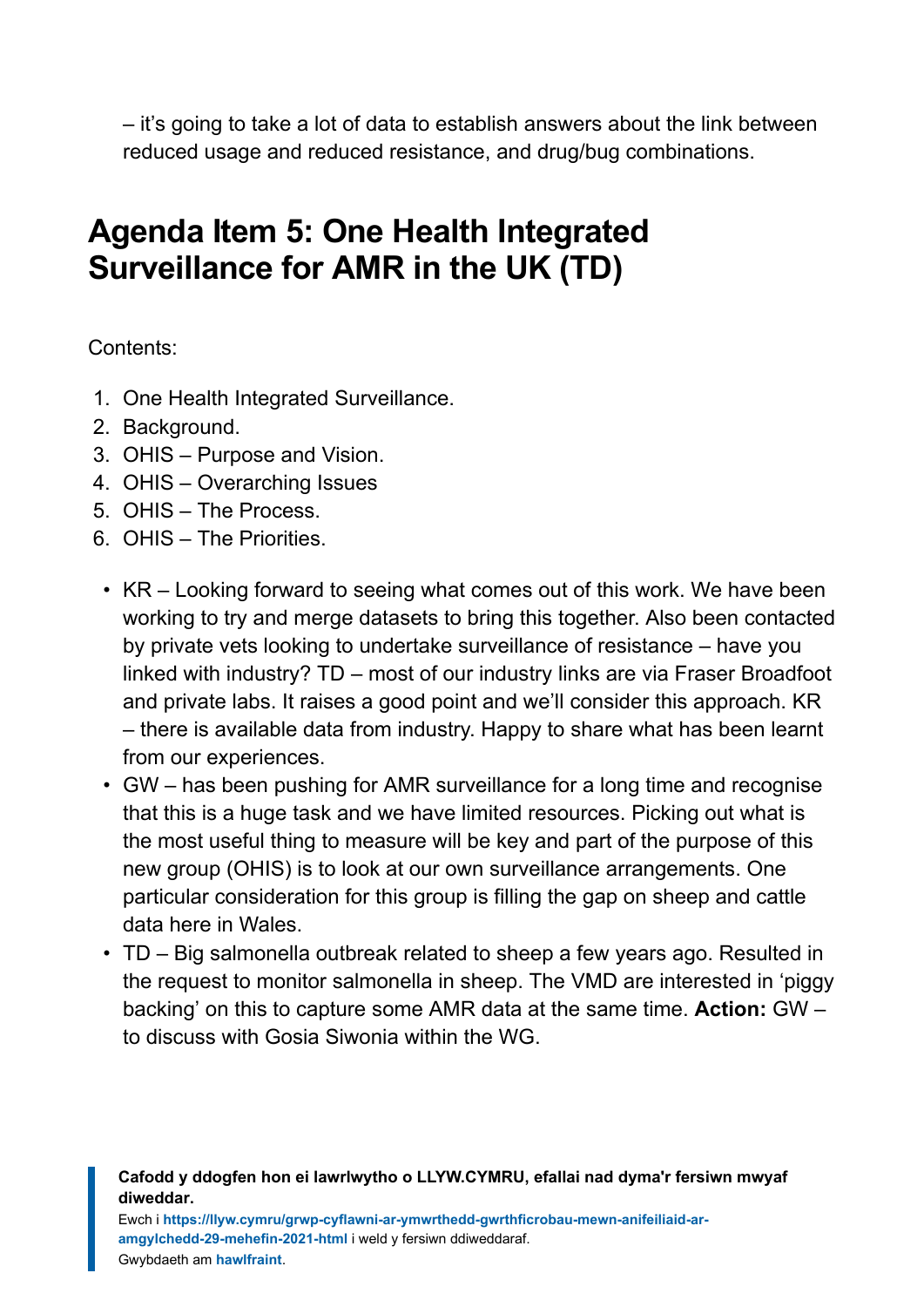# <span id="page-7-0"></span>**Agenda Item 6: UKCEH Report: 'Entry and spread of AMR in the rural water environment in Wales' by Andrew Singer (see slides)**

Contents:

- 1. The Basics: What are Antimicrobials?
- 2. Models for Understanding the Drivers of AMR in the Environment
- 3. Drivers of AMR Selection and Dissemination Pathways
- 4. AMR Selection & Dissemination from Humans
- 5. AMR Selection & Dissemination from Animals
- 6. AMR Selection & Dissemination from Aquaculture
- 7. AMR Selection & Dissemination from Manufacturing
- 8. AMR Selection & Dissemination from Agriculture
- 9. Transmission of AMR from Environment to Humans
- 10. Solutions: Reduce AMR Risk to Humans, Animals and Public Health

No time available for questions

# <span id="page-7-1"></span>**Agenda Item 7: James Delaney: 'Identifying drivers of AMR in rivers'**

Contents:

- 1. Background to AMR in the environment
- 2. Introduction to the impact of sewage treatment plants (STPs) and combined sewer overflows (CSOs) on the accumulation of AMR in rivers
- 3. Data on antimicrobial resistance gene (ARG) prevalence data upstream and downstream of a large STP.
- 4. Touched on the work carried out to bring the UK CEH AMR report to fruition.
- 5. Mentioned the previous AMR catchment study carried out by Emma Hayhurst's group at the University of South Wales (USW) and Welsh Water, with plans to carry out a further AMR catchment study alongside Natural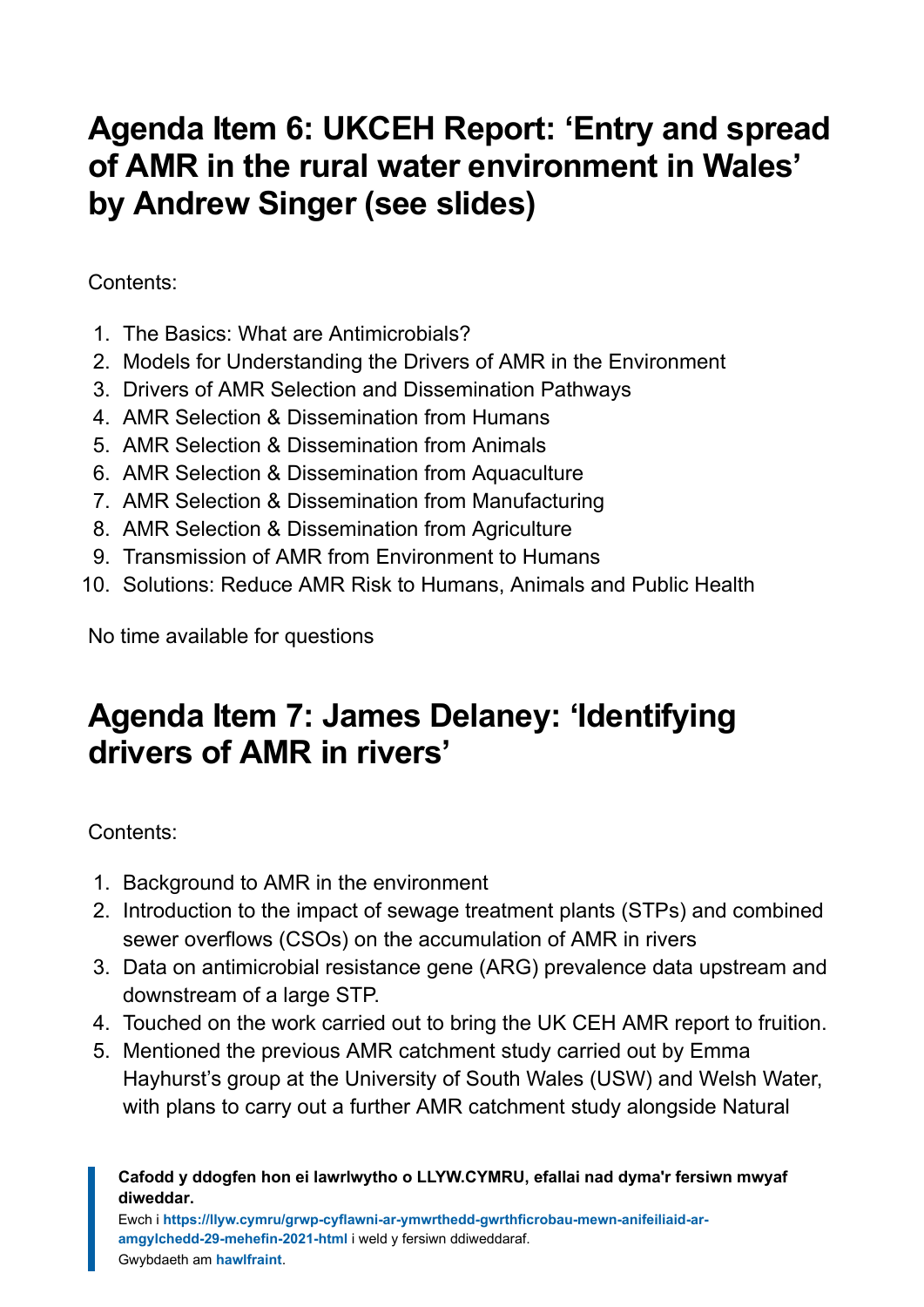Resources Wales (NRW). Mentioned that there is the possibility of combining NRW's capacity for quantification of antimicrobial concentrations in water with Emma Hayhurst's molecular methods in a future study.

No time available for questions.

# <span id="page-8-0"></span>**Agenda Items 8: AOB (All)**

(via email, following the meeting)

- 1. *Review of activities undertaken in 2020/21:*
	- We will be seeking your contributions and sharing a draft document w/c 12 July. Please take some time to consider and provide feedback.
- 2. *European/World Antibiotic Awareness Day/Week (18-24 November):*
- Please forward any suggestions for activities to support this campaign and, please let us know about any activities that we can support. We will be joining a UK wide planning session on the 14 July.
- 3. *Date of the next meeting:*
- 24<sup>th</sup> September 2021 agenda items welcome.
- 4. *Meeting dates for 2022:*
- Doodle link attached.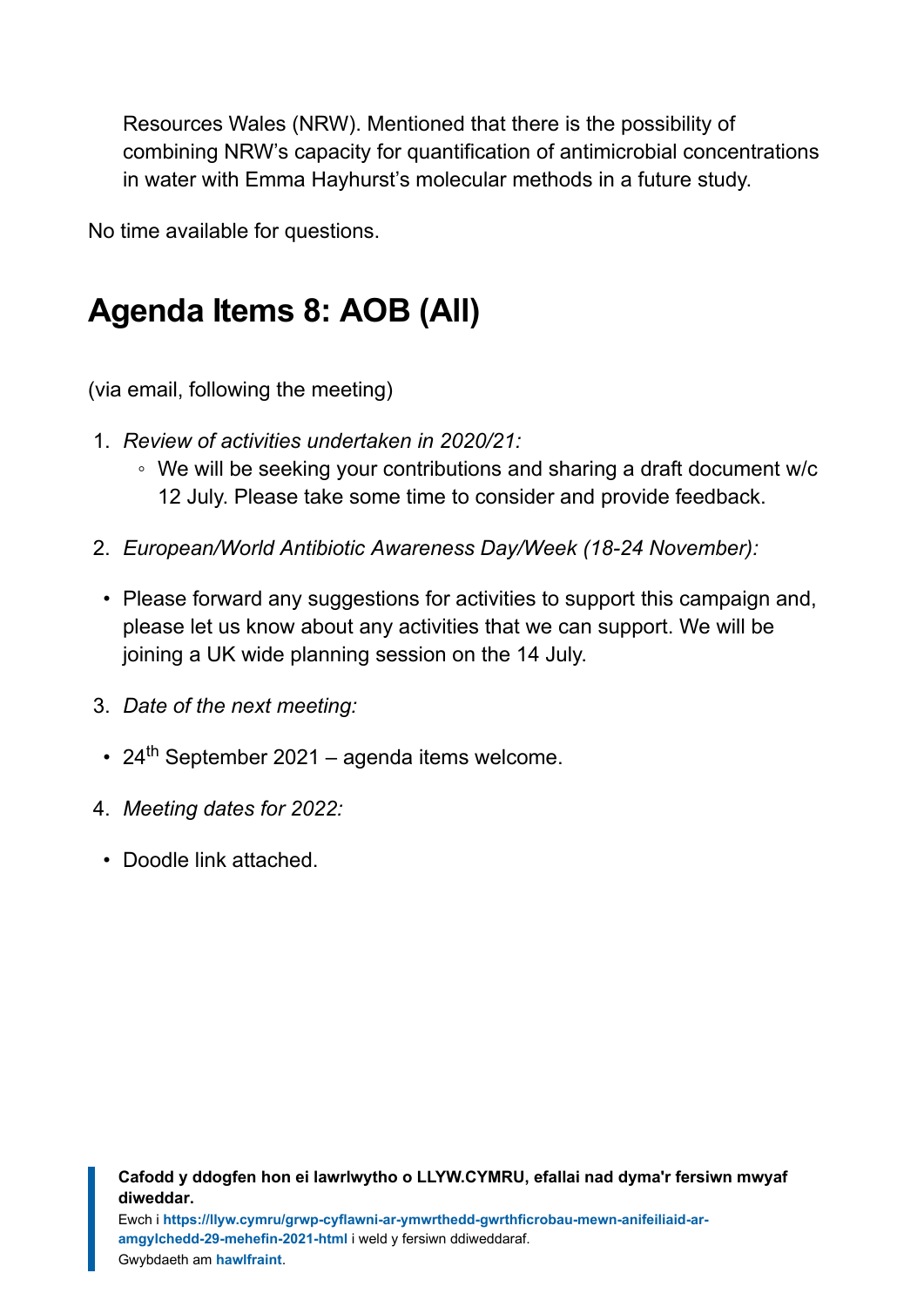# **Ynghylch y ddogfen hon**

Mae'r ddogfen hon yn gopi o'r dudalen we **[Grŵp Cyflawni ar Ymwrthedd](https://llyw.cymru/grwp-cyflawni-ar-ymwrthedd-gwrthficrobau-mewn-anifeiliaid-ar-amgylchedd-29-mehefin-2021-html) [Gwrthficrobau mewn Anifeiliaid a'r Amgylchedd: 29 Mehefin 2021](https://llyw.cymru/grwp-cyflawni-ar-ymwrthedd-gwrthficrobau-mewn-anifeiliaid-ar-amgylchedd-29-mehefin-2021-html)** a lawrlwythwyd.

Ewch i **[https://llyw.cymru/grwp-cyflawni-ar-ymwrthedd-gwrthficrobau](https://llyw.cymru/grwp-cyflawni-ar-ymwrthedd-gwrthficrobau-mewn-anifeiliaid-ar-amgylchedd-29-mehefin-2021-html)[mewn-anifeiliaid-ar-amgylchedd-29-mehefin-2021-html](https://llyw.cymru/grwp-cyflawni-ar-ymwrthedd-gwrthficrobau-mewn-anifeiliaid-ar-amgylchedd-29-mehefin-2021-html)** i weld y fersiwn ddiweddaraf.

Efallai na fydd y ddogfen hon yn hollol hygyrch; darllenwch ein **[datganiad](https://llyw.cymru/datganiad-hygyrchedd-llywcymru) [hygyrchedd](https://llyw.cymru/datganiad-hygyrchedd-llywcymru)** i gael rhagor o wybodaeth.

Gwybdaeth am **[hawlfraint](https://llyw.cymru/datganiad-hawlfraint)**.